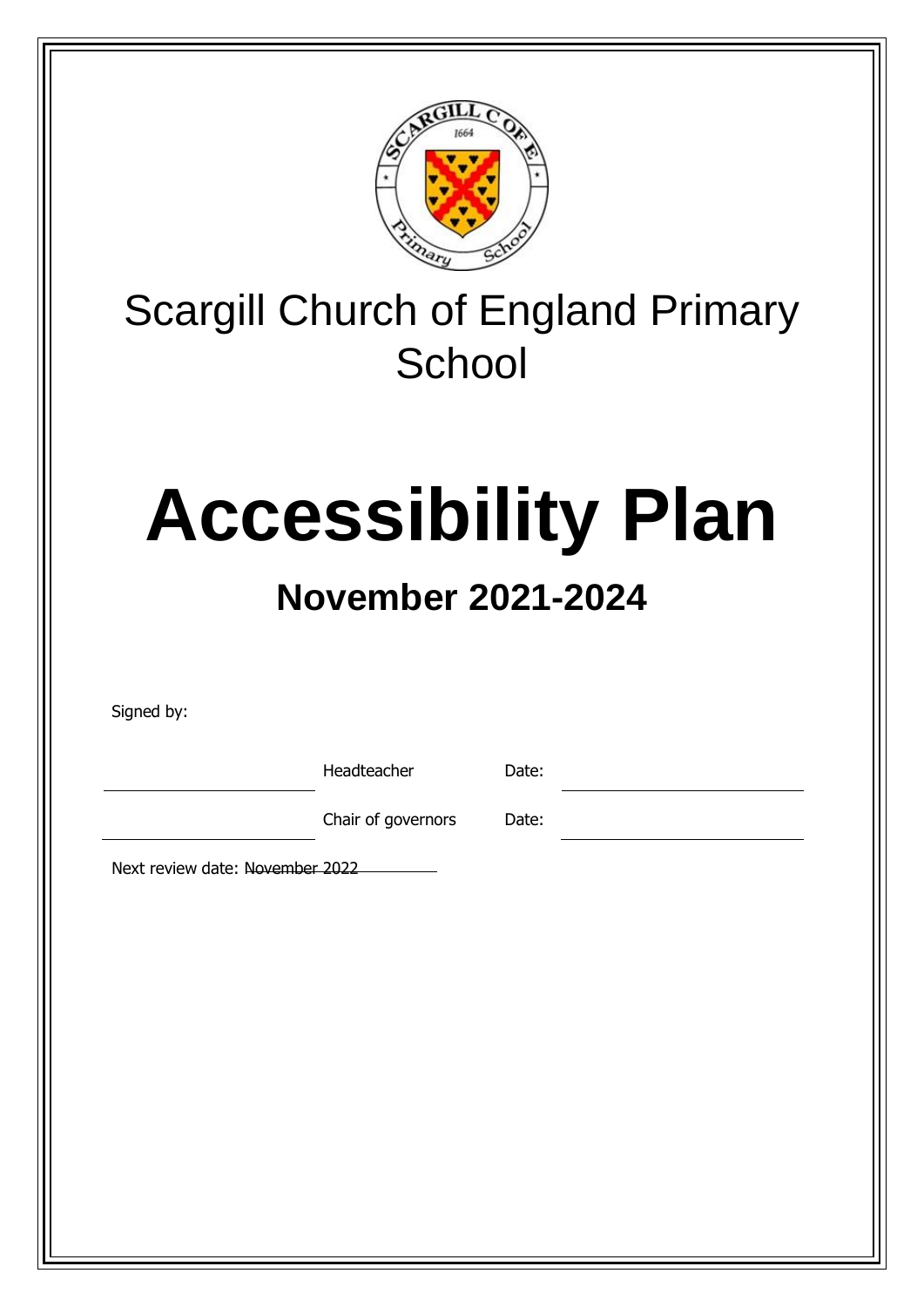### **Contents**

[Statement of intent](#page-1-0)

- 1. [Planning duty 1: Curriculum](#page-3-0)
- 2. [Planning duty 2: Physical environment](#page-4-0)
- 3. [Planning duty 3: Information](#page-6-0)

#### <span id="page-1-0"></span>**Statement of intent**

This plan should be read in conjunction with the School Development Plan and outlines the proposals of the governing body of Scargill Church of England Primary School to increase access to education for pupils with disabilities in the three areas required by the planning duties in the Equality Act 2010.

A person is regarded as having a disability under the Act where the person has a physical or mental impairment that has a substantial and long term adverse effect on their ability to carry out normal day-to-day activities.

This plan aims to:

- Increase the extent to which pupils with disabilities can participate in the school curriculum.
- Improve the environment of the school to increase the extent to which pupils with disabilities can take advantage of education, benefits, facilities and associated services provided.
- Improve the availability of accessible information, which is readily available to other pupils, to pupils with disabilities.

The above aims will be delivered within a reasonable timeframe, and in ways which are determined after taking into account the pupil's disabilities and the views of the parents/carers and pupil. In the preparation of an accessibility strategy, the LA must have regard to the need to allocate adequate resources in the implementation of the strategy.

The governing body also recognises its responsibilities towards employees with disabilities and will:

- Monitor recruitment procedures to ensure that persons with disabilities are provided with equal opportunities.
- Provide appropriate support and provision for employees with disabilities to ensure that they can carry out their work effectively without barriers.
- Undertake reasonable adjustments to enable staff to access the workplace.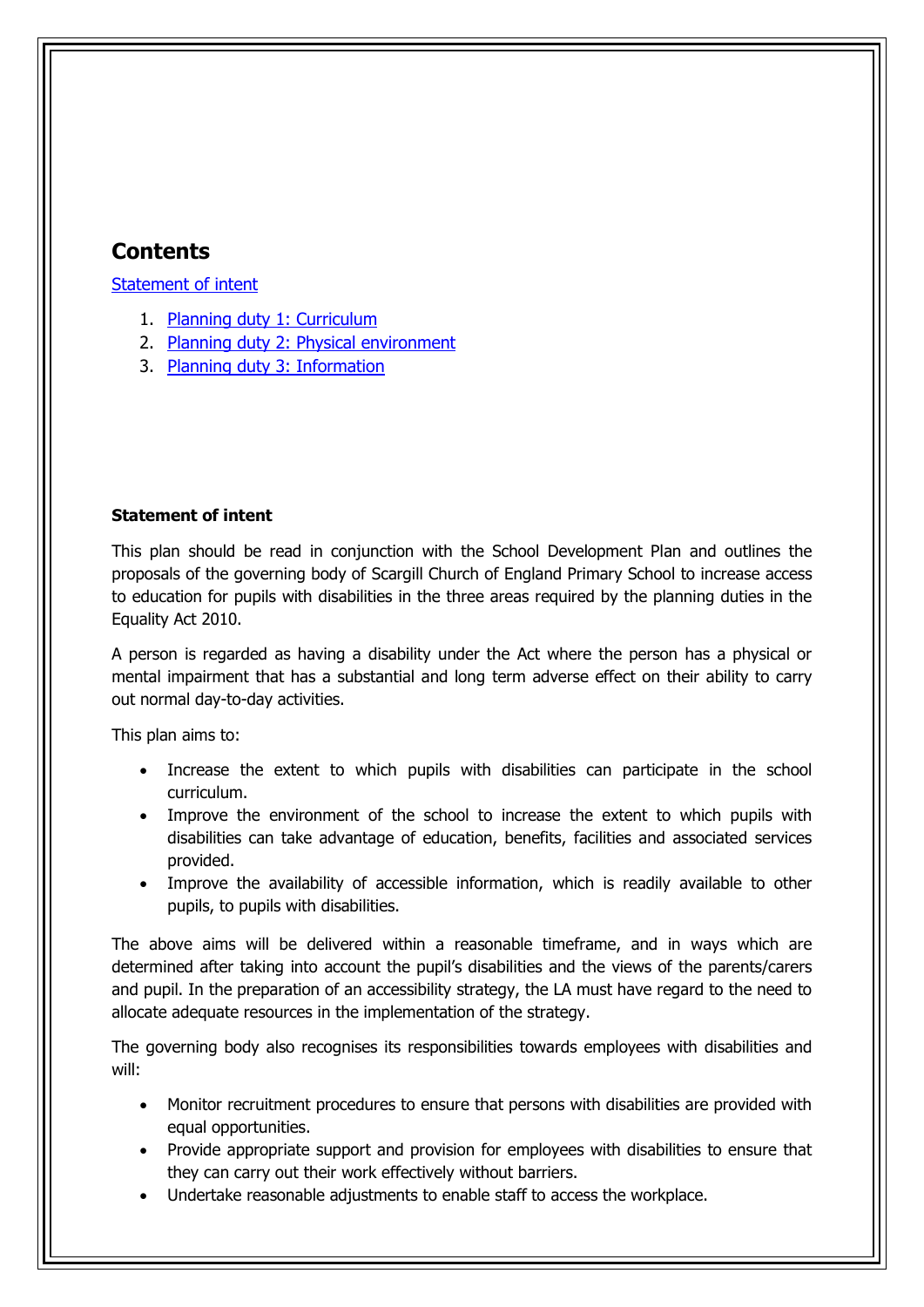The plan will be resourced, implemented, reviewed and revised regularly in consultation with:

- The parents/carers of pupils
- The headteacher and other relevant members of staff
- Governors
- External partners

This plan is reviewed annually to take into account the changing needs of the schools and its pupils, and where the school has undergone a refurbishment.

At Scargill Church of England Primary School we aim to make all lessons and areas of our school accessible and welcoming to all stakeholders.

All pathways are well maintained and accessible by all. In the winter the main pathways are salted when it snows, so the entrances to the school can still be accessed.

At the main entrance of school, the pathway to and from the second car park area the steps are marked with a change of texture at the top of them. The railings around these steps are bright yellow and the steps have a yellow strip for the visually impaired stakeholders.

The main staff/visitor car park is on the same level to the entrance of the school. This car park has designated parking. The main reception area entrance is accessible by wheelchair users. The two entrances which pupils use are also accessible by wheelchair users. The main entrance is well lit, on one level.

Although not all external doors are accessible by wheelchairs, alternative access points are nearby which are wheelchair accessible.

All doors are clearly marked in school using a clear colour contrast. A variety of lighting is used around the school. The corridors are very calm and background noise is generally low around school.

We have two disabled toilets in school that have a handrail and a sink that is at wheelchair level. There are handrails to help assist and there is also room in these toilets for a hoist if needed. One of these toilets has a changing bench. There is a cord alarm in one of these toilets.

In the Early Years, one of the toilets in the foundation stage is wide enough for a child in a wheelchair and there is also a rail with space for a changing area where a child could lie down and be changed if needed. Alterations could be made to the disabled toilet area in the Early Years to accommodate a larger changing area if needed.

The school has a sensory area that is accessible by all stakeholders and provisions are made for children who find outside at break times challenging.

The school has not got a loop system, however this could be installed if needed as a reasonable adjustment. The SENDCOs and Medical Needs Coordinator will support parent/carers in regards to completing paperwork and forms relating to SEND pupil's welfare and education.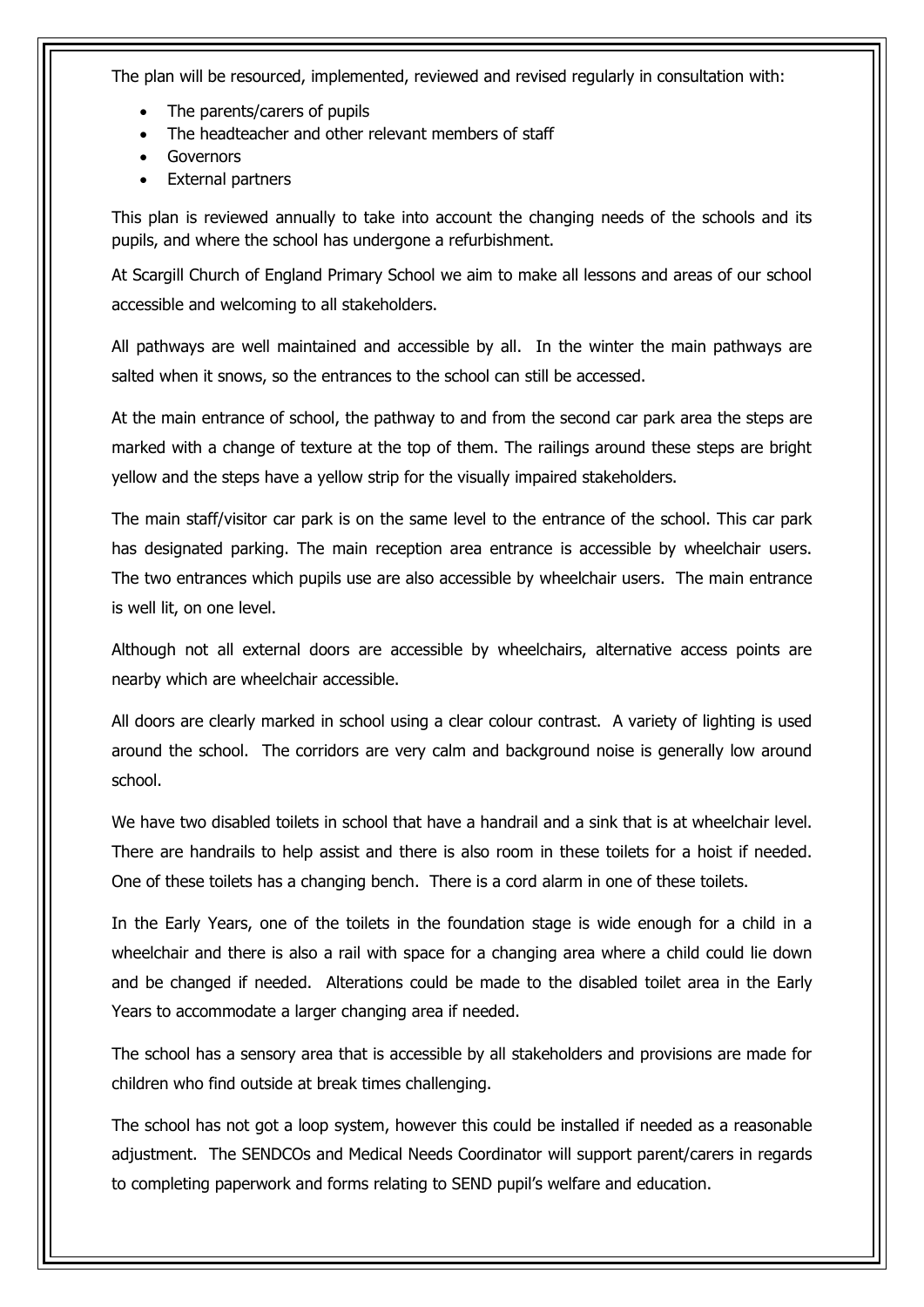## **Planning duty 1: Curriculum**

Governing bodies should undertake an audit of the extent to which pupils and families with disabilities can access the curriculum on an equal basis with their peers. Short, medium and long-term action should then be identified to address specific gaps and improve access. All procedures will be carried out in a reasonable time, and after taking into account pupils' disabilities and the preferences of the pupils themselves or their parents/carers.

<span id="page-3-0"></span>

|                                                               | <b>Issue</b>                                                        | <b>What</b>                                                                                                                                                                                                                                                                                                                                                                                                        | <b>Who</b>                                           | <b>When</b>                                                                            | <b>Outcome</b>                                                 | <b>Review</b>                                              |
|---------------------------------------------------------------|---------------------------------------------------------------------|--------------------------------------------------------------------------------------------------------------------------------------------------------------------------------------------------------------------------------------------------------------------------------------------------------------------------------------------------------------------------------------------------------------------|------------------------------------------------------|----------------------------------------------------------------------------------------|----------------------------------------------------------------|------------------------------------------------------------|
| <b>Short term</b>                                             | Can pupils with SEND<br>access all lessons?                         | Ensure detailed SEND Support Plans are in<br>place and are reviewed termly. This will be<br>further enhanced by use of Provision Mapping<br>tool.<br>Subject leaders to clearly know how pupils<br>with SEND access their curriculum area.<br>Additional resources eg IT support or specialist<br>aids used where needed.                                                                                          | SENDCOs,<br>Subject<br>Leaders and<br>Class Teachers | Spring 2022<br>for new<br>Provision<br>Mapping tool.                                   | Pupils with SEND will access all<br>lessons                    | Autumn term<br>2022                                        |
|                                                               | Do staff members have<br>the skills to support<br>pupils with SEND? | Complete a staff skills audit<br>Record kept of training received<br>Provide further training where needed                                                                                                                                                                                                                                                                                                         | External<br>advisors/SEND<br>CO <sub>S</sub>         | Spring 2022                                                                            | Staff members have the skills<br>to support children with SEND | Autumn 2022                                                |
| <b>Medium term</b>                                            | Can all children access<br>trips and residentials<br>offered?       | When trips and residentials take place they are<br>carefully selected to ensure all pupils can<br>access them with reasonable adjustments and<br>necessary risk assessments in place.<br>Presumptions that trips/residentials that have<br>previously been in place should not be made<br>as changes from year group to year group<br>may need to be made to ensure all pupils can<br>access the trip/residential. | Executive<br>Head and<br><b>SENDCOS</b>              | Autumn 2022                                                                            | All children can access all trips<br>and residentials          | Autumn 2022                                                |
| Long term-<br>reasonable<br>adjustment<br>plan when<br>needed | Do staff know how to<br>lift children safely?                       | Staff to complete a manual handling course                                                                                                                                                                                                                                                                                                                                                                         | Executive<br>Head                                    | Prior to a child<br>starting our<br>school who<br>requires this<br>level of<br>support | Adults will be able to support<br>the child safely             | A month after<br>a child with<br>such needs<br>has started |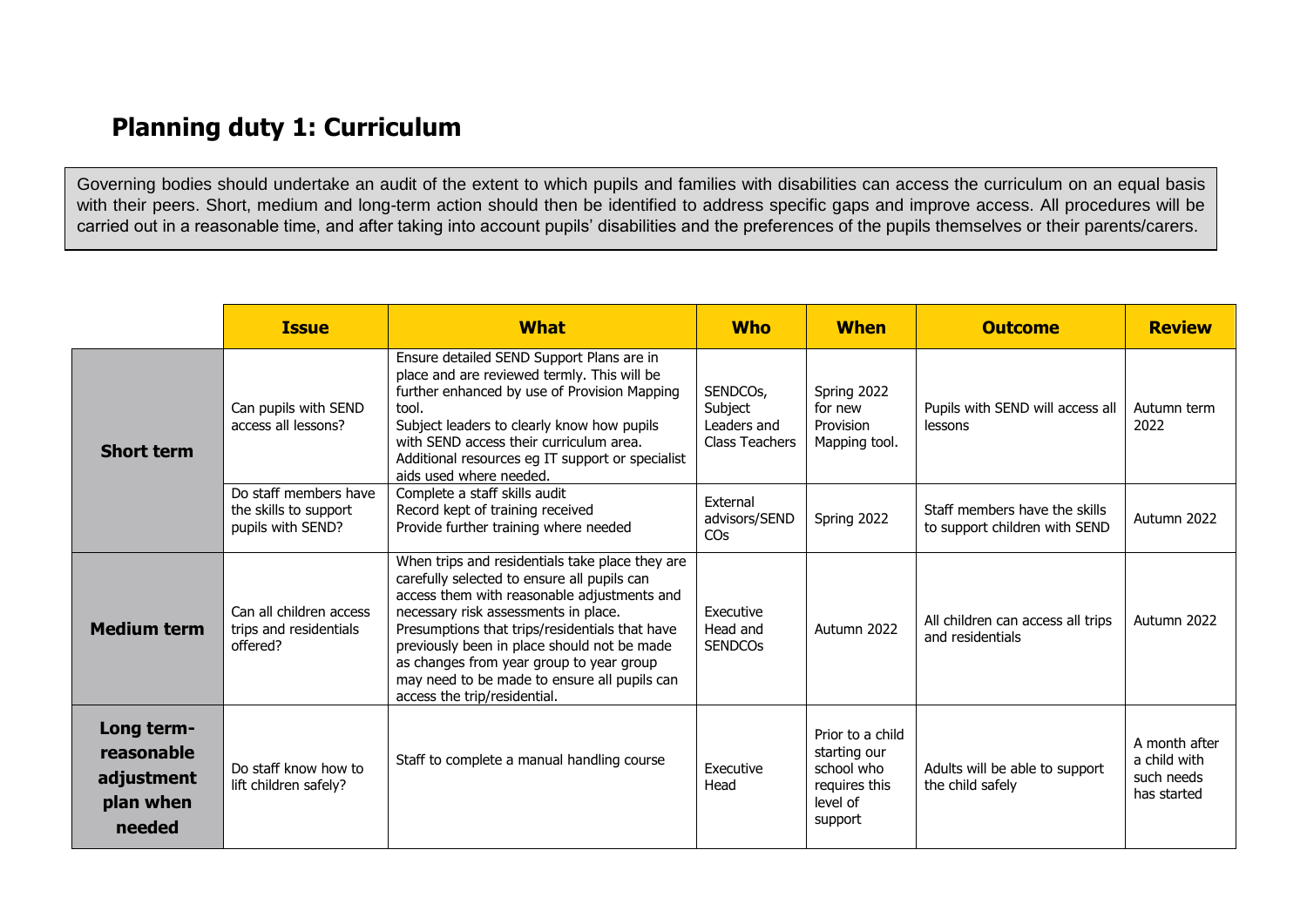# **Planning duty 2: Physical environment**

Governing bodies should undertake an audit of the extent to which pupils with disabilities can access the physical environment on an equal basis with their peers. Short, medium and long term action should then be identified to address specific gaps and improve access. All procedures will be carried out in a reasonable time, and after taking into account pupils' disabilities and the preferences of the pupils themselves or their parents/carers.

<span id="page-4-0"></span>

|                   | <b>Issue</b>                                                                                                                                                                                                                  | <b>What</b>                                                                                                                                                                                                           | <b>Who</b>                                                                                    | <b>When</b>      | <b>Outcome criteria</b>                                                              | <b>Review</b>              |
|-------------------|-------------------------------------------------------------------------------------------------------------------------------------------------------------------------------------------------------------------------------|-----------------------------------------------------------------------------------------------------------------------------------------------------------------------------------------------------------------------|-----------------------------------------------------------------------------------------------|------------------|--------------------------------------------------------------------------------------|----------------------------|
|                   |                                                                                                                                                                                                                               |                                                                                                                                                                                                                       |                                                                                               |                  |                                                                                      |                            |
| <b>Short term</b> | No outdoor quiet<br>sensory space<br>accessible to all.                                                                                                                                                                       | School council project 2021/22 - The School Council<br>will design a sensory prayer space. To include ramp<br>access from the corridor. Cost funded mostly by the<br>PTA.                                             | <b>School Council</b><br>and Executive<br>Head                                                | Summer Term 2022 | Quiet, outdoor sensory<br>space accessible to all.                                   | Autumn<br><b>Term 2022</b> |
| <b>Short term</b> | Faded sinage for<br>designated parking for<br>disabled drivers. Toilet<br>doors need clear<br>accessible signs.                                                                                                               | New signs to be ordered by SBM and accessible<br>signs for all to be fitted. (Accessible through<br>height/position, appropriate font size, contrasting<br>colours to doors, accessible language and visual<br>clues) | SBM/caretaker                                                                                 | Spring Term 2022 | Clear accessible<br>signage for disabled<br>parking bays and<br>pupil/staff toilets. | Summer<br>Term 2022        |
| <b>Short term</b> | Rails around<br>steps/ramps are<br>silver/grey which don't<br>contrast well against<br>the playground<br>surfaces. Some raised<br>sections of patio by<br>external classroom<br>access have a very<br>faint yellow highlight. | Rails and step/patio edges to be painted                                                                                                                                                                              | SBM to<br>arrange<br>external<br>provider to<br>complete work<br>caretaker is<br>unable to do | Spring Term 2022 | All railings and steps to<br>be clearly visible                                      | Summer<br><b>Term 2022</b> |
| <b>Short term</b> | Redecoration has left<br>the new hall with<br>reverberation                                                                                                                                                                   | Sound absorption boards to be fitted to reduce the<br>reverberation                                                                                                                                                   | SBM to<br>arrange<br>external<br>provider to<br>complete this                                 | Spring Term 2022 | Reduction in<br>reverberation in the<br>new hall                                     | Summer<br>term 2022        |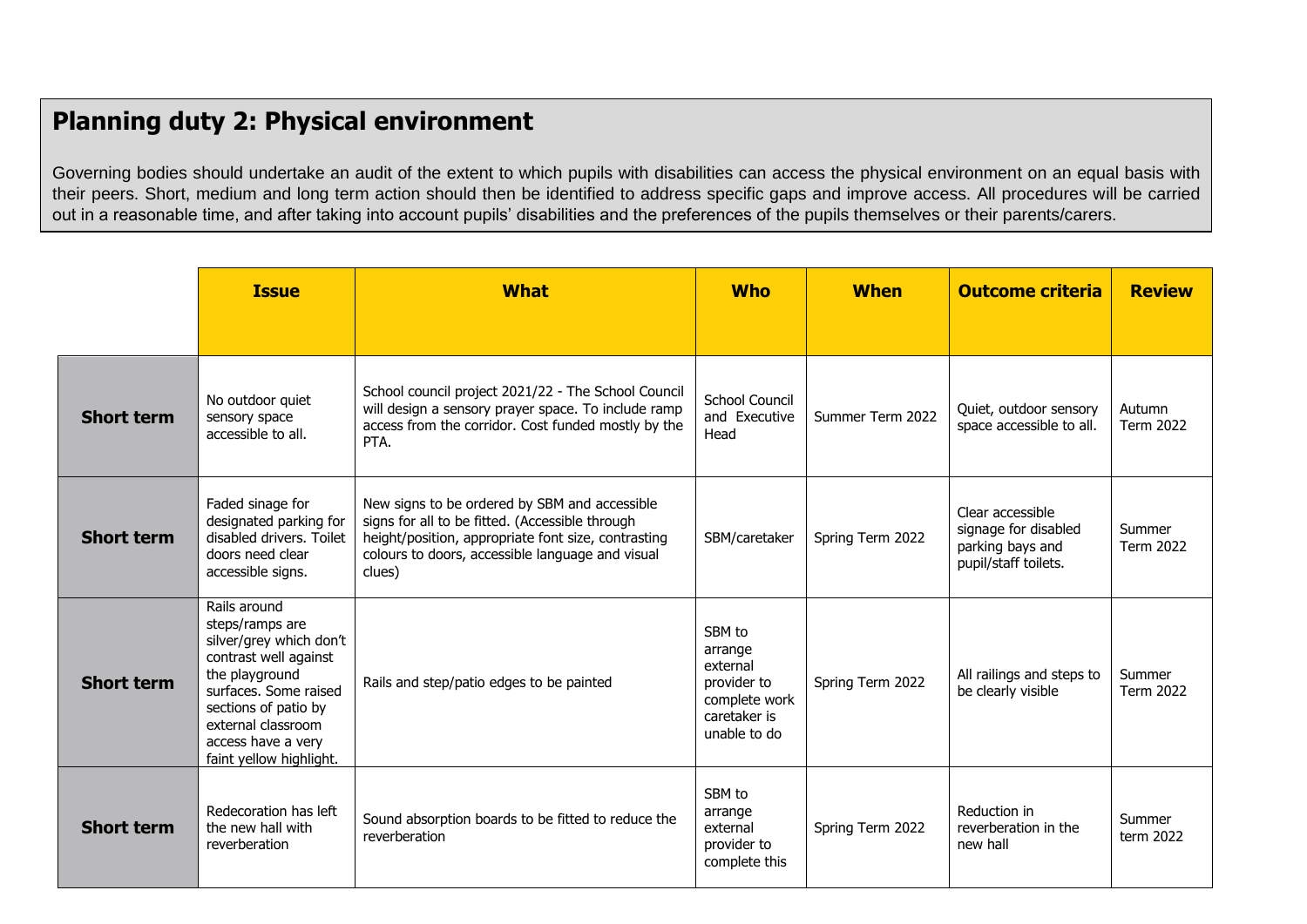| <b>Medium term</b>                                            | Very limited access<br>from all classes with<br>only the exception of<br>Reception Classrooms<br>for wheelchair access<br>to the top (cage)<br>playground. | Any planned work to the area at the back of the Y1<br>classrooms to include ramped access to the<br>Reception/Y1 corridor. | Executive<br>Head r & YMD<br><b>Boon</b> | Summer Term 2022                                                        | Improved accessibility<br>across school                                                       | Autumn term<br>2022                                               |
|---------------------------------------------------------------|------------------------------------------------------------------------------------------------------------------------------------------------------------|----------------------------------------------------------------------------------------------------------------------------|------------------------------------------|-------------------------------------------------------------------------|-----------------------------------------------------------------------------------------------|-------------------------------------------------------------------|
|                                                               | The external door to<br>the entrance cannot<br>be opened manually<br>by a wheelchair user                                                                  | Make the door accessible by all stakeholders                                                                               | Executive<br>Head                        | Prior to a<br>stakeholder joining<br>our school<br>community            | The external door will<br>be accessible by all<br>stakeholders- bell to<br>ask for assistance | After the<br>stakeholder<br>has joined<br>our school<br>community |
| Long term-<br>reasonable<br>adjustment<br>plan when<br>needed | Is the learning<br>environment of pupils<br>with visual impairment<br>accessible?                                                                          | Incorporation of appropriate colour schemes                                                                                | Executive<br>Head / SENCO                | Prior to a child with<br>visual impairments<br>starting our school      | Learning environment<br>is accessible to pupils<br>with visual impairments                    | A month<br>after the<br>child has<br>started                      |
|                                                               | Does the school<br>environment support<br>children who have a<br>hearing impairment?                                                                       | Install a loop system and visual fire alarm system                                                                         | Executive<br>Head /                      | Prior to a child with<br>a hearing<br>impairment starting<br>our school | The physical<br>environment will<br>support a child with a<br>hearing impairment              | A month<br>after the<br>child has<br>started                      |